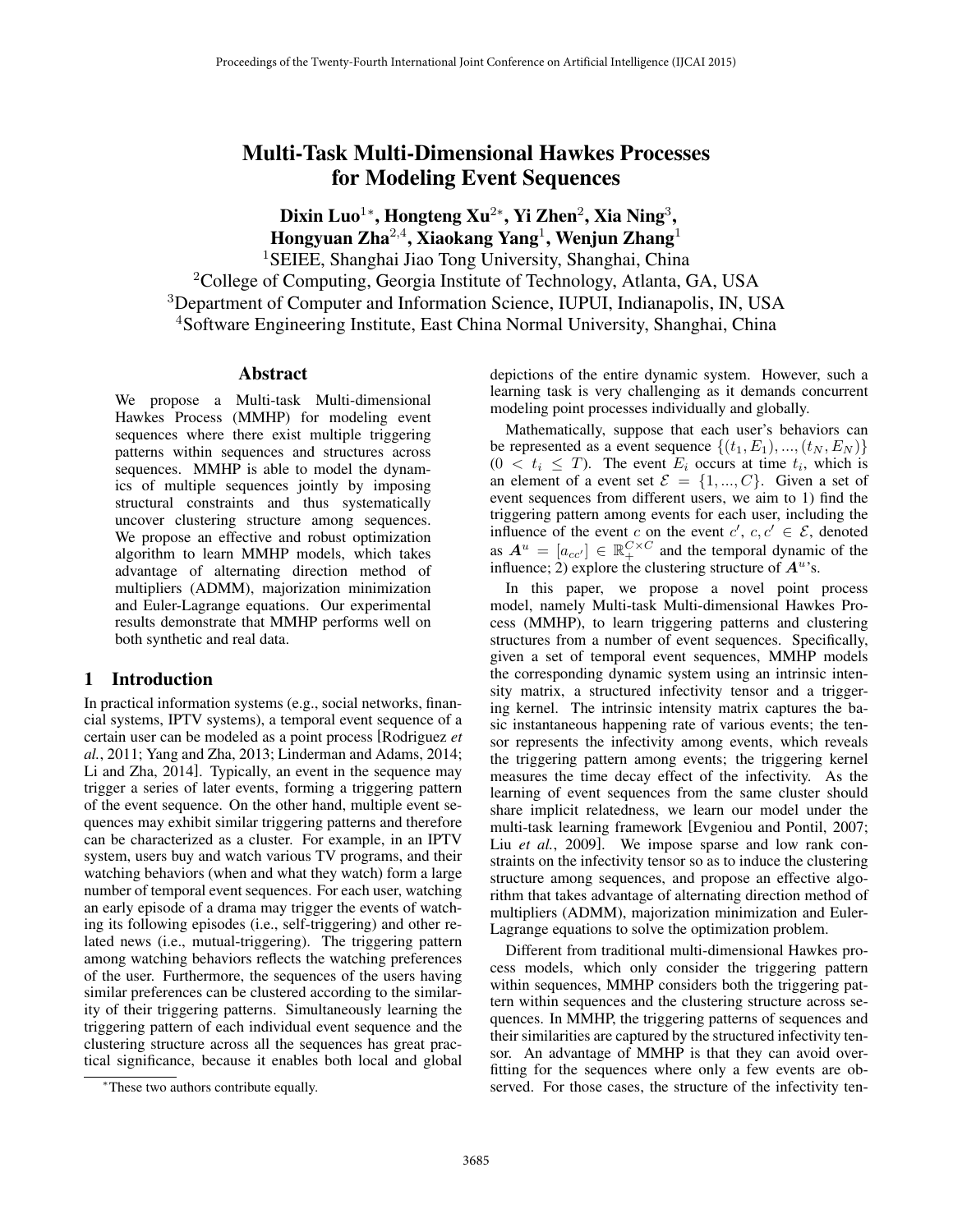sor facilitates the knowledge transfer from sequences with many observed events to those short of observations. We evaluate MMHP and compare it with other state-of-the-art methods. Our experimental results on both synthetic and real datasets demonstrate the superior performance and robustness of MMHP.

## 2 Related Work

Point processes. Point processes [Daley and Vere-Jones, 2007] are popular models for sequential and temporal data, which have been successfully applied to model the occurrences of earthquakes [Ogata, 1988; 1999], the transactions in the stock market [Chavez-Demoulin and McGill, 2012; Bacry *et al.*, 2013], asset management [Yan *et al.*, 2013], meme tracking [Yang and Zha, 2013] and user interactions [Zhou *et al.*, 2013a] on social networks. A point process is typically represented as an event sequence  $\{(t_1, E_1), ..., (t_N, E_N)\}\$  $(0 < t_i \leq T)$ , where the event  $E_i$  occurs at time  $t_i$ . Denote  $N(t)$  as the number of points (i.e., events) happening in the time interval  $(-\infty, t]$  and  $\mathcal{H}_t = \{E_i | t_i < t\}$  as the set of events happening before  $t$ , a point process is characterized by its conditional intensity function

$$
\lambda(t) = \lim_{\Delta t \to 0} \frac{\mathbb{E}(N(t + \Delta t) - N(t)|\mathcal{H}_t)}{\Delta t} = \frac{\mathbb{E}(dN(t)|\mathcal{H}_t)}{dt},
$$

where  $\mathbb{E}(dN(t)|\mathcal{H}_t)$  is the expectation of the number of events happening in the interval  $(t, t+dt)$  given historical observations  $\mathcal{H}_t$ . The conditional intensity function represents the expected instantaneous rate of events at time  $t$ .

Hawkes processes. A Hawkes process [Hawkes, 1971; Hawkes and Oakes, 1974] is a point process having a selftriggering property, that is, the occurrences of previous events trigger the occurrences of future events. Its conditional intensity function is defined as follows,

$$
\lambda(t) = \mu + \sum_{j:t_j < t} g(t - t_j),\tag{1}
$$

where  $\mu \in \mathbb{R}_+$  is an *intrinsic intensity* for the occurrences of events,  $g : \mathbb{R}_+ \to \mathbb{R}_+$  is a *triggering kernel* function quantifying the triggering effects from previous events.

Multi-dimensional Hawkes processes. In most situations, there can be multiple types of events happening sequentially, e.g., multiple users post information and interact with each other on a social network, multiple items are sold on an online shop. In those cases, each event not only triggers the events of its type, but also triggers the events of other different types. Multi-dimensional Hawkes processes are used to model such processes. Specifically, given  $C$  types of events, the conditional intensity  $\lambda(t) = [\lambda_1(t), ..., \lambda_C(t)]^\top$  is a size-C vector, where  $\lambda_c(t)$  is the conditional intensity for type-c events defined as follows,

$$
\lambda_c(t) = \mu_c + \sum_{j:t_j < t} a_{cc_j} g(t - t_j),\tag{2}
$$

where  $\mu_c$  is the intrinsic intensity of the event of type c. Compared with (1), an *infectivity* matrix  $\mathbf{A} \in \mathbb{R}_+^{C \times C}$  is introduced to measure the influence across events of different types, that is,  $a_{cc'}$  represents the infectivity of type-c' events to type-c

events.  $\sum_{j:t_j < t} a_{cc_j} g(t - t_j)$  represents the influence of historical events on the instantaneous rate of event at time t.

Multi-dimensional Hawkes processes have been proposed and applied to analyze the topic diffusion [Rodriguez *et al.*, 2011; Du *et al.*, 2013; Yang and Zha, 2013] and the user interactions [Zhou *et al.*, 2013a; Blundell *et al.*, 2012] on social networks, the transactions in the stock market [Chavez-Demoulin and McGill, 2012; Bacry *et al.*, 2013], etc. In these works, the event types can correspond to topics, users, transaction types and any other objects. Among these works, Blundell *et al.* proposed a multi-dimensional Hawkes processes with the Infinite Relational Model (IRM) [Blundell *et al.*, 2012] to simulate and predict the social interactions among users on social networks. Zhou *et al.* proposed a multi-dimensional Hawkes process model, which learns an infectivity matrix of users explicitly with sparse and lowrank constraints [Zhou *et al.*, 2013a]. Furthermore, the triggering kernel of the model is learned by nonparametric estimation in [Zhou *et al.*, 2013b]. Yang *et al.* proposed to use multi-dimensional Hawkes process to perform diffusion network inference and meme tracking jointly [Yang and Zha, 2013]. Recently, an online learning algorithm for multi-dimensional Hawkes processes is proposed in [Hall and Willett, 2014], which approximates continuous Hawkes processes in a discrete manner. Multi-dimensional Hawkes processes have achieved promising results in many challenging tasks. However, most of the existing works focus on learning triggering patterns of sequences while few of them consider the clustering structure across sequences. The recent works in [Du *et al.*, 2013; Li and Zha, 2014; Linderman and Adams, 2014] start to explore the relationship among sequences by learning parametric models. Different from these works, we take advantage of the multi-task learning strategy [Evgeniou and Pontil, 2007; Liu *et al.*, 2009; Jacob *et al.*, 2009] and add structural regularization directly to the proposed model.

# 3 Multi-task Multi-dimensional Hawkes Processes

We propose the following Multi-task Multi-dimensional Hawkes Process (MMHP) models to learn triggering patterns of each event sequence and structures across various sequences jointly, where each event sequence includes multiple types of events. Given  $U$  sequences with  $C$  event types, we represent the *u*th event sequence as  $S_u = \{(t_i^u, c_i^u)\}_{i=1}^{\hat{n}_u}$ , where  $u = 1, 2, \dots, U$ .  $c_i^u \in \{1, ..., C\}$  and  $t_i^u \in (0, T_u]$  are the event type and time stamp of the *i*-th event in  $S_u$ , respectively.  $T_u$  is the time span of  $S_u$ , and  $n_u$  is the number of events in  $S_u$ . Each sequence  $S_u$  can be modeled by a multidimensional Hawkes process. Based on (2), the conditional intensity function for  $S_u$  on type-c event at time t is as follows,

$$
\lambda_c^u(t) = \mu_c^u + \sum_{j:t_j^u < t} a_{cc_j^u}^u g(t - t_j^u). \tag{3}
$$

Different from the conventional multi-dimensional Hawkes processes as in (2), the model parameters in (3) fall in two categories: 1) a *global* triggering kernel  $q(t)$ , which reflects the attenuating influential effects from historical events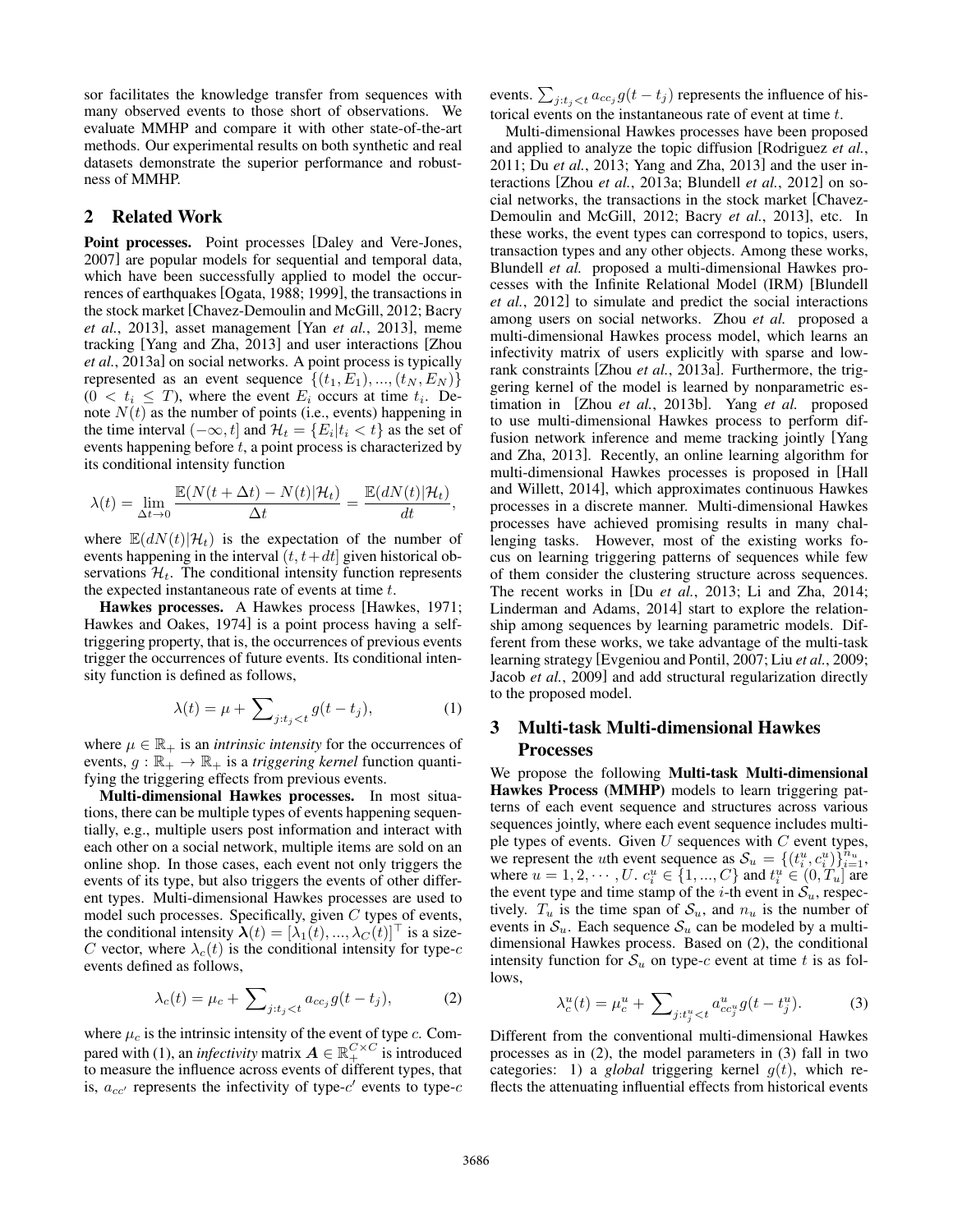and is shared by all the sequences; 2) a *local* infectivity matrix  $A^u = [a_{cc'}^u]$  and a *local* natural intensity vector  $\mu^u = [\mu_1^u, ..., \mu_C^u]^\top$ , which are specific to sequence  $\mathcal{S}_u$ . We represent such  $A^u$ 's and  $\mu^u$ 's into an infectivity tensor  $\mathcal{A} = [a_{cc'}^u] \in \mathbb{R}_+^{C \times C \times U}$  and an intrinsic intensity matrix  $\boldsymbol{\mu} = [\mu^u_c] \in \mathbb{R}^{C \times U}_+$ , respectively.

#### 3.1 Structural Constraints on MMHPs

We impose structural constraints on the model parameters in (3) so as to enable pattern learning across sequences. Specifically, we impose sparse and low-rank constraints on the flattened matrix  $\mathbf{A} = [\text{vec}(\mathbf{A}^1), ..., \text{vec}(\mathbf{A}^U)] \in \mathbb{R}^{C^2 \times U}$  from tensor  $A$ . The sparsity constraint is based on the observations that typically within each sequence, only a subset of event types happens and triggers others. The intuition behind the low-rank constraint is to uncover clustering structures when the overall triggering patterns of multiple sequences in terms of their infectivity effects are similar and thus introduce similar  $A<sup>u</sup>$ 's. Here we assume that the similarity is described by the self-representation property of infectivity matrices, which implies the low-rank structure of A. These two structural constraints are reasonable for practical systems. For example, in an IPTV system, each user typically has a preference over a small number of program categories, and such a preference can be common among a large number of users.

#### 3.2 Learning Algorithms for MMHPs

We learn our MMHP model via Maximum Likelihood Estimation (MLE). Specifically, we learn the parameters  $\mu$ , A and  $g(t)$  by solving the following optimization problem.

$$
\min_{\mu, A, g} \mathcal{L}(\mu, A, g) + \alpha \mathcal{R}(g) + \lambda_1 ||A||_* + \lambda_2 ||A||_1
$$
\n
$$
s.t. \quad A \ge 0, \ \mu \ge 0, \ g(t) \ge 0,
$$
\n
$$
(4)
$$

where  $\mathcal{L}(\mu, A, g)$  is the negative log-likelihood of MMHP that can be written as:

$$
\mathcal{L} = -\sum_{u=1}^{U} \left( \sum_{i=1}^{n_u} \log \lambda_{c_i^u}^u(t_i^u) - \sum_{c=1}^{C} \int_0^{T_u} \lambda_c^u(t) dt \right)
$$
  
= 
$$
-\sum_{u=1}^{U} \left[ \sum_{i=1}^{n_u} \log \left( \mu_{c_i^u}^u + \sum_{j:t_j^u < t_i^u} a_{c_i^u c_j^u}^u g(t_i^u - t_j^u) \right) \right]
$$
(5)  

$$
-T_u \sum_{c=1}^{C} \mu_c^u - \sum_{c=1}^{C} \sum_{i=1}^{n_u} a_{cc_i^u}^u \int_0^{T-t_i^u} g(t) dt \right],
$$

The second term  $\mathcal{R}(g)$  in (4), defined as

$$
\mathcal{R}(g) = \int_0^\infty [g'(t)]^2 dt,
$$

regularizes the triggering kernel [Zhou *et al.*, 2013b] to ensure the triggering kernel is smooth and differential energy limited (i.e.,  $\int_0^\infty [g'(t)]^2 dt < \infty$ ). The nuclear norm and  $\ell_1$ norm on  $A$  in  $(4)$  impose low rank and sparsity on  $A$ .

To solve the optimization problem (4), we apply the scheme of ADMM [Boyd *et al.*, 2011; Ouyang *et al.*, 2013; Zhou *et al.*, 2013a] and introduce two auxiliary variables  $Z_1$  and  $Z_2$ , two dual variables  $U_1$  and  $U_2$ , and thus convert the problem in (4) as follows.

$$
\begin{split} \min \quad & \mathcal{L}(\boldsymbol{\mu}, \boldsymbol{A}, g) + \alpha \mathcal{R}(g) + \lambda_1 \| \boldsymbol{Z}_1 \|_{*} + \lambda_2 \| \boldsymbol{Z}_2 \|_{1} \\ &+ \rho \left( tr(\boldsymbol{U}_1^\top (\boldsymbol{A} - \boldsymbol{Z}_1)) \right) + \rho \left( tr(\boldsymbol{U}_2^\top (\boldsymbol{A} - \boldsymbol{Z}_2)) \right) \\ &+ \frac{\rho}{2} (\| \boldsymbol{A} - \boldsymbol{Z}_1 \|_{F}^2 + \| \boldsymbol{A} - \boldsymbol{Z}_2 \|_{F}^2) \\ s.t. \quad & \boldsymbol{A} \geq \boldsymbol{0}, \ \boldsymbol{\mu} \geq \boldsymbol{0}, \ g(t) \geq 0. \end{split} \tag{6}
$$

We solve the problem in  $(6)$  by an iterative algorithm, which updates A and  $\mu$ ,  $g(t)$ ,  $Z_1$  and  $Z_2$ ,  $U_1$  and  $U_2$  iteratively.

**Step 1:** Update A and  $\mu$ . We first update A and  $\mu$  by a majorization-minimization algorithm. Given the parameters of k-th iteration as  $\Theta^{(k)}$ , we find a surrogate function of objective function by Jensen's inequality as follows.

$$
Q(\Theta|\Theta^{(k)}) =
$$
\n
$$
- \sum_{u=1}^{U} \left[ \sum_{i=1}^{n_u} \left( p_{ii}^u \log \frac{\mu_{c_i^u}^u}{p_{ii}^u} + \sum_{j=1}^{i-1} p_{ij}^u \log \frac{a_{c_i^u c_j^u}^u g(t_i^u - t_j^u)}{p_{ij}^u} \right) \right]
$$
\n
$$
- T_u \sum_{c=1}^{C} \mu_c^u - \sum_{c=1}^{C} \sum_{i=1}^{n_u} \int_0^{T - t_i^u} \left( (a_{cc_i^u}^u)^2 \frac{g^{(k)}(t)}{2a_{cc_i^u}^{u(k)}} \right)
$$
\n
$$
+ (g(t))^2 \frac{a_{cc_i^u}^{u(k)}}{2g^{(k)}(t)} \right) dt \Big] + \frac{\rho}{2} (\|A - Z_1^{(k)} + U_1^{(k)}\|_F^2)
$$
\n
$$
+ \|A - Z_2^{(k)} + U_2^{(k)}\|_F^2) + \alpha \mathcal{R}(g).
$$
\n(7)

where

$$
p_{ii}^{u} = \frac{\mu_{c_i^{u}}^{u(k)}}{\mu_{c_i^{u}}^{u(k)} + \sum_{j=1}^{i-1} a_{c_i^{u}c_j^{u}}^{u(k)} g(t_i^{u} - t_j^{u})},
$$

$$
p_{ij}^{u} = \frac{a_{c_i^{u}c_j^{u}}^{u(k)} g(t_i^{u} - t_j^{u})}{\mu_{c_i^{u}}^{u(k)} + \sum_{j=1}^{i-1} a_{c_i^{u}}^{u(k)} g(t_i^{u} - t_j^{u})}.
$$

Considering the terms related to  $\{\mu, A\}$  and setting  $\frac{\partial Q}{\partial \mu_c^u} = 0$ and  $\frac{\partial Q}{\partial a_{cc'}^u} = 0$ , we obtain close-form solutions for  $\mu = [\mu_c^u]$ and  $\mathbf{A} = [a_{cc'}^u]$ :

$$
\mu_c^{u(k+1)} = \frac{\sum_{i:c_i^u=c} p_{ii}^u}{T_u},
$$
\n(8)

$$
a_{cc'}^{u(k+1)} = \frac{-B + \sqrt{B^2 - 4AC}}{2A},\tag{9}
$$

where

$$
\begin{split} A = &2\rho a_{cc'}^{u(k)} + \sum\nolimits_{i:c_i^u=c'}\int_0^{T-t_i^u}g(t)dt,\\ B = &\rho a_{cc'}^{u(k)} (u_{1,cc'}^{u(k)} - z_{1,cc'}^{u(k)} + u_{2,cc'}^{u(k)} - z_{2,cc'}^{u(k)}),\\ C = &- a_{cc'}^{u(k)} \sum\nolimits_{i:c_i^u=c}\sum\nolimits_{j:j
$$

 $z_{cc}^{u(k)}$  and  $u_{cc'}^{u(k)}$  are the elements in  $\mathbf{Z}^{u(k)}$  and  $\mathbf{U}^{u(k)}$  w.r.t.  $a_{cc}^{\overline{u}}$ , respectively.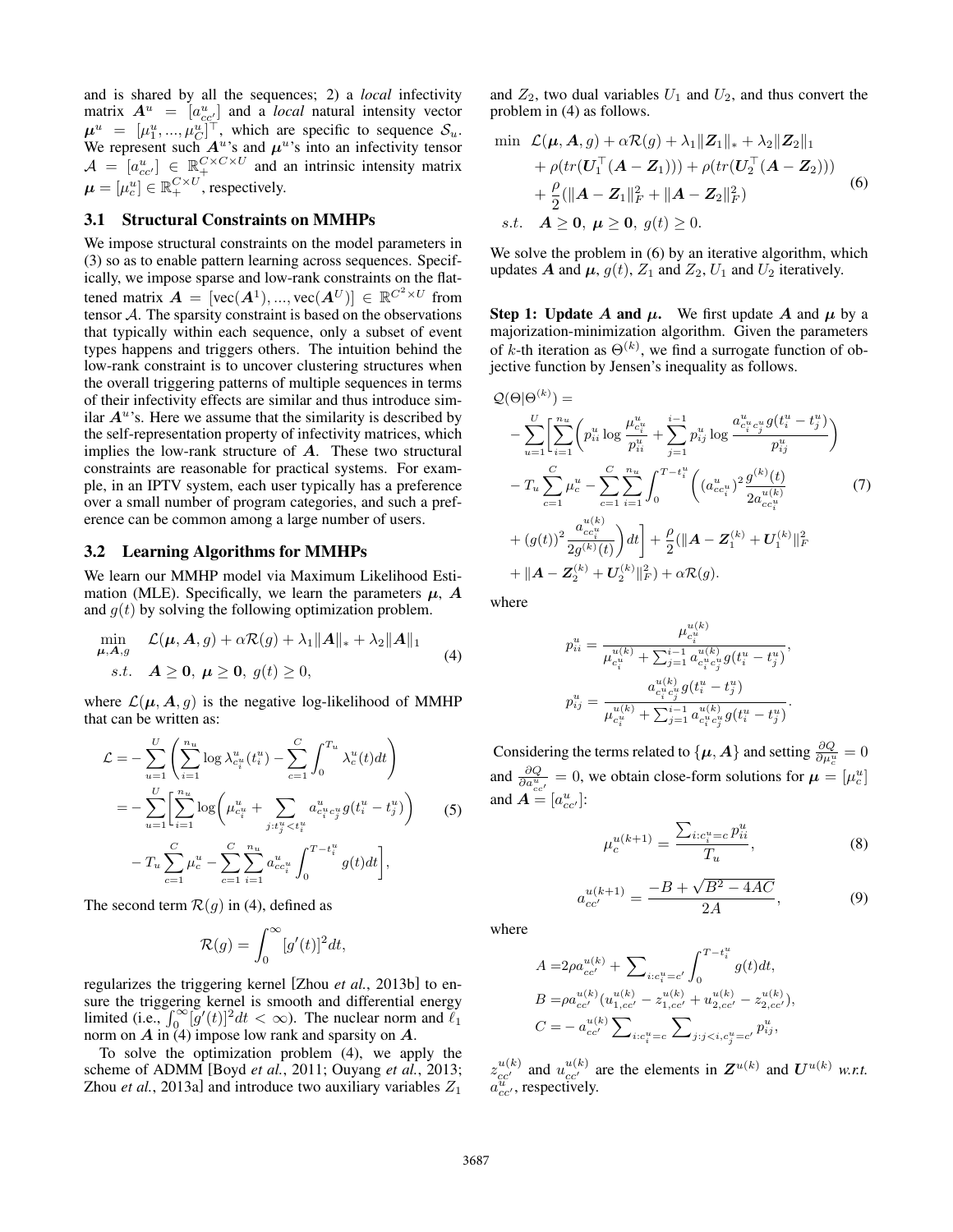**Step 2: Update**  $q(t)$ . The triggering kernel q can be updated in an infinite dimensional space [Zhou *et al.*, 2013b]. Considering the terms of (7) related to  $g(t)$ , the solution of  $g(t)$  satisfies the Euler-Lagrange equation:

$$
-\frac{D(t)}{g(t)} + F(t)g(t) - 2\alpha g''(t) = 0,
$$
\n(10)

where  $g''(t)$  is the second-order derivative of  $g(t)$  and

$$
F(t) = \sum_{u=1}^{U} \sum_{c=1}^{C} \sum_{i=1}^{n_u} \frac{a_{cc_i}^{u(k)}}{g^{(k)}(t)} \mathbb{I}(t < T_u - t_i^u),
$$
  

$$
D(t) = \sum_{u=1}^{U} \sum_{i=1}^{n_u} \sum_{j=1}^{i-1} p_{ij}^{u_j} \mathbb{I}(t = t_i^u - t_j^u).
$$

 $\mathbb{I}(\cdot)$  is the indicator function which returns 1 if the input predicate is true and 0 otherwise. We solve (10) numerically using the following efficient Seidel-type iterations. Specifically, setting the sampling interval as  $\Delta t$ , we discretize the differential equation over small intervals  $m\Delta t$ , for  $m = 1, ..., M$ , as follows:

$$
-\frac{D_m}{g_m} + F_m g_m - 2\alpha \frac{g_{m+1} + g_{m-1} - 2g_m}{\Delta t^2} = 0, \quad (11)
$$

where  $g_m = g(m\Delta t)$ ,  $F_m = F(m\Delta t)$  and  $D_m = D(m\Delta t)$ . M is the number of samples of g and  $M\Delta t$  is the length of g. Therefore, we can solve for  $g_m$  by fixing all other  $g_{m'}$ ,  $m' \neq m$  and solving the above quadratic equation.

**Step 3: Update**  $Z_1$  **and**  $Z_2$ **.** Given the updated  $A^{(k+1)}$ from Step 1, we solve for  $Z_1$  by solving the following optimization problem.

$$
\begin{aligned} \min \limits_{\boldsymbol{Z}_{1}} \hspace{0.2cm} \lambda_{1}\|\boldsymbol{Z}_{1}\|_{*} &+ \rho (tr((\boldsymbol{U}_{1}^{(k)})^{\top}(\boldsymbol{A}^{(k+1)} - \boldsymbol{Z}_{1}))) \\ &+ \frac{\rho}{2}\|\boldsymbol{A}^{(k+1)} - \boldsymbol{Z}_{1}\|_{F}^{2}. \end{aligned}
$$

The solution is obtained by shrinking the singular values of  $A^{(k+1)} + U_1^{(k)}$  by soft-thresholding [Zhou *et al.*, 2013a] as

$$
\mathbf{Z}_{1}^{(k+1)} = S_{\lambda_{1}/\rho}(\mathbf{A}^{(k+1)} + \mathbf{U}_{1}^{(k)}), \tag{12}
$$

where  $S_{\lambda_1/\rho}(\cdot)$  is the soft-thresholding function with the threshold  $\lambda_1/\rho$ . Similarly, we solve for  $\mathbb{Z}_2$  by solving the following optimization problem,

$$
\min_{\mathbf{Z}_2} \lambda_2 \|\mathbf{Z}_2\|_1 + \rho(tr((\mathbf{U}_2^{(k)})^\top (\mathbf{A}^{(k+1)} - \mathbf{Z}_2)))
$$

$$
+ \frac{\rho}{2} \|\mathbf{A}^{(k+1)} - \mathbf{Z}_2\|_F^2,
$$

and the solution is

$$
\mathbf{Z}_{2}^{(k+1)} = E_{\lambda_{2}/\rho}(\mathbf{A}^{(k+1)} + \mathbf{U}_{2}^{(k)}), \tag{13}
$$

where  $E_{\lambda_2/\rho}(\cdot)$  is the soft-thresholding function of matrix's elements. The threshold is  $\lambda_2/\rho$ .

**Step 4: Update**  $U_1$  **and**  $U_2$ **.** The dual variables  $U_1$  and  $U_2$ are solved as follows based on ADMM.

$$
U_1^{(k+1)} = U_1^{(k)} + (A^{(k+1)} - Z_1^{(k+1)}), \tag{14}
$$

$$
U_2^{(k+1)} = U_2^{(k)} + (A^{(k+1)} - Z_2^{(k+1)}).
$$
 (15)

The whole learning algorithm is summarized in Algorithm 1.

#### Algorithm 1 MMHP Learning Algorithm

**Input:** event sequences  $\{\mathcal{S}_u\}$ , parameters  $\{\lambda_1, \lambda_2, M, \alpha\}$ **Output:** A,  $\mu$  and  $g(t)$ Initialize  $\mu \in \mathbb{R}_+^{C \times U}, A \in \mathbb{R}_+^{C^2 \times U}, g \in \mathbb{R}_+^M$  randomly.  $\boldsymbol{Z}_{1}^{\left(0\right)}=\boldsymbol{Z}_{2}^{\left(0\right)}=\boldsymbol{A}^{\left(0\right)},\boldsymbol{U}_{1}^{\left(0\right)}=\boldsymbol{U}_{2}^{\left(0\right)}=\boldsymbol{0},\,k=0$ repeat  $k = k + 1$ Update  $\{\mu^{(k)}, A^{(k)}\}$  by (8) and (9) repeat for  $m=1:M$  do Update  $g_m^{(k)}$  by (11) end for until convergence Update  $Z_1^{(k)}$ ,  $Z_2^{(k)}$  by (12) and (13) Update  $U_1^{(k)}$ ,  $U_2^{(k)}$  by (14) and (15) until convergence  $\bm{A}=\bm{A}^{(k)},\bm{\mu}=\bm{\mu}^{(k)},$   $g(t)=\{g^{(k)}_m|m=1:M\}$ 

## 4 Experimental Results

We evaluate the performance of MMHP on both synthetic and real-world data. Specifically, we compare the learning algorithm MMHP in Algorithm 1 with the following alternatives:

- Full: the infectivity tensor A has no structures (i.e.,  $\lambda_1 =$  $\lambda_2 = 0$  in (4)). This method is similar to that in [Zhou *et al.*, 2013b], where they learn triggering patterns for each sequence independently.
- Sparse: only the sparsity constraint is imposed on  $A$  (i.e.,  $\lambda_1 = 0$  in (4)).
- LowRank: only the low-rank constraint is imposed on  $A$ (i.e.,  $\lambda_2 = 0$  in (4)).

We use the following metrics to evaluate the performance of various methods:

- *LogLik*: the log-likelihood of testing data using the trained model.
- *EstErr*: the averaged estimation error of instantaneous infectivity  $a_{cc}^u g(t)$ , defined as

$$
EstErr = \frac{1}{U C^2} \sum_{u=1}^{U} \sum_{c,c'=1}^{C} \int_0^{\infty} [a_{cc'}^u g(t) - \hat{a}_{cc'}^u \hat{g}(t)]^2 dt,
$$

where  $\{\widehat{\mathbf{A}}, \widehat{g}(t)\}$  represents real parameters and  $\{\mathbf{A}, g(t)\}$ represents the corresponding estimates.

- **RankCorr**: the averaged Kendall's rank correlation coefficient between each row of the real  $\hat{A}$  and that of the estimated A.
- *ClusAcc*: the clustering accuracy, defined as the percentage of sequences clustered correctly based on the learned infectivity tensor. It is only used for synthetic data.
- *ClusDiff*: a metric of clustering accuracy for real-world data, where the ground truth of parameters and the clustering indices are unavailable. In specific, we first cluster sequences by applying k-means [Zha *et al.*, 2001; Ng *et al.*,  $2002$ ] on the estimated  $A$ . After computing centers of clusters from estimated  $A$ , we then construct a clustered infectivity tensor  $\tilde{A}$ , where the u-th slide  $\tilde{A}^u$  is the center of the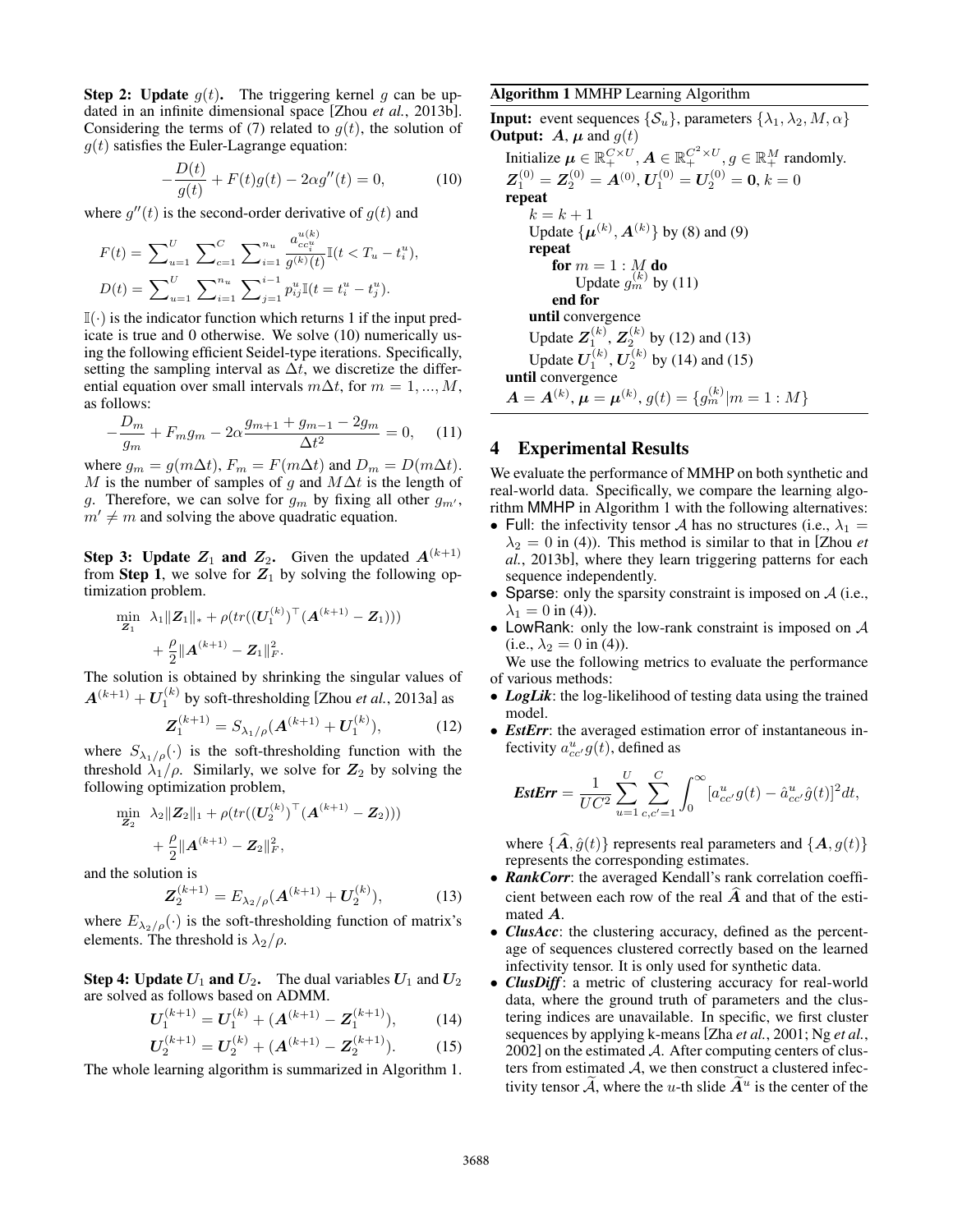cluster the  $A<sup>u</sup>$  belongs to. Denote the set of possible methods as  $\mathcal I$  (Here  $\mathcal I = \{$  Full, Sparse, LowRank, MMHP $\}$ ). For a certain method, *ClusDiff* measures the difference of the log-likelihood calculated from the ever best performing method and the log-likelihood calculated using the constructed  $A$  from that method, that is, *ClusDiff* of the *i*-th method is defined as

$$
\mathit{ClusDiff}(i) = \max_{j \in \mathcal{I}} \mathit{LogLik}(\mathcal{A}_j) - \mathit{LogLik}(\widetilde{\mathcal{A}}_i).
$$

If a clustering result is good, then each cluster center should be representative for capturing the dynamics of the sequences belonging to the cluster, and the difference of log-likelihood caused by replacing the specific infectivity matrices with the cluster centers should be small.

#### 4.1 Experimental Results on Synthetic Data

We generate a synthetic dataset in which there are  $U =$ 40 sequences and  $C = 5$  event types. The sequences are generated so as to fall into two clusters of equal size. We generate the flatten version of the infectivity tensor as  $\bm{A}$  = [thres $(\bm{u}_1 \bm{v}_1^{\top})$ , thres $(\bm{u}_2 \bm{v}_2^{\top})$ ], where  $\bm{u}_1$ ,  $\bm{u}_2 \in \mathbb{R}_+^{C^2}$ and  $v_1, v_2 \in \mathbb{R}^{U/2}_+$  are four random vectors with values uniformly distributed over [0, 1]. The function thres( $X$ ) randomly sets half of the rows in  $X$  as zero. In this way, the generated A is low-rank and sparse, and inherently represents two clusters. We generate an intensity matrix  $\mu$  from a uniform distribution over  $[0, 0.001]$ . We use an exponential kernel  $g(t) = \exp(-t)$  with  $t \in (0, 20]$  as the triggering kernel for the synthetic data. Given the above parameters, we simulate 100 training sequences and 100 testing sequences respectively. Each training sequence contains 2500 events, and each testing sequence contains 500 events.



Figure 1: Parameter Study for MMHP.

Parameter Studies. We first conduct a parameter study on the four parameters  $\{\lambda_1, \lambda_2, M, \alpha\}$  involved in our MMHP algorithm. The parameters  $\lambda_1$  and  $\lambda_2$  control the rank and sparsity level of the infectivity tensor, and M and  $\alpha$  control the sampling rate and the smoothness of the triggering kernel. We first identify the optimal parameter configuration by doing a grid search in the parameter space of  $\lambda_1 \in [0, 0.8]$ ,  $\lambda_2 \in [0, 0.008], M \in [50, 1500]$  and  $\alpha \in [1, 10000]$  on a training set where each sequence has 500 events. With the identified optimal configuration as  $\lambda_1 = 0.2$ ,  $\lambda_2 = 0.004$ ,

 $M = 500$ ,  $\alpha = 100$ , we fix 3 parameters as their optimal values each time and alter the fourth parameter to train a different MMHP model. Fig. 1 represents the *LogLik* of such MMHPs as the different parameters vary. As the value of  $\lambda_1$  or  $\lambda_2$ grows larger, the *LogLik* of MMHPs first increases and then decreases, and this demonstrates the effectiveness of  $\lambda_1$  and  $\lambda_2$  in controlling the rank and sparsity of the infectivity tensor, respectively, and thus the model quality. Similar trends apply for M corresponding to the fact that extremely small M leads to a coarse estimation of the triggering kernel while extremely large M leads to over-fitting. The performance is relatively stable for  $\alpha \in [1,1000]$  as for larger  $\alpha$  values, the strong smoothness regularization leads to an over-smoothed triggering kernel. Overall, the relatively small performance changes around the optimal parameter configuration demonstrate the robustness of our algorithm with respect to its parameters.

Performance Comparisons. We compare MMHP with the Full, Sparse and LowRank methods on *LogLik*, *EstErr* and *RankCorr*, respectively. For each method, we evaluate its performance when the number of events in each training sequence varies. We run the experiment 10 times with various parameter configurations. For each configuration, except the  $\lambda_1$ ,  $\lambda_2$  in Full, the  $\lambda_1$  in Sparse and the  $\lambda_2$  in LowRank, which are fixed to be 0's, the rest parameters are sampled from a small neighborhood of the optimal configuration shown in the parameter studies. Fig. 2 presents the averaged results of the 10 runs, which shows that MMHP consistently achieves significantly better performance (i.e., higher *LogLik*, lower *EstErr* and higher *RankCorr*) than other methods over different training sets. This is particularly true when the training sequences have fewer events. The experimental results demonstrate that by learning from multiple sequences concurrently, MMHP is able to leverage information from other sequences for the sequences with fewer events, and thus effectively prevent over-fitting.



Figure 2: Experimental Results on Synthetic data.

Clustering Effects Comparisons. We cluster the training sequences by applying k-means clustering algorithm on the learned infectivity tensors and evaluate the clusters using *ClusAcc*. The results in Table. 1 demonstrate that MMHP outperforms others in uncovering structures across sequences and the performance difference is more significant when training sequences have fewer events, indicating the effectiveness of MMHP in preventing over-fitting.

#### 4.2 Experimental Results on Real IPTV Systems

We apply MMHP to model the data from a real IPTV system. The dataset is collected from China Telecom, in Shanghai,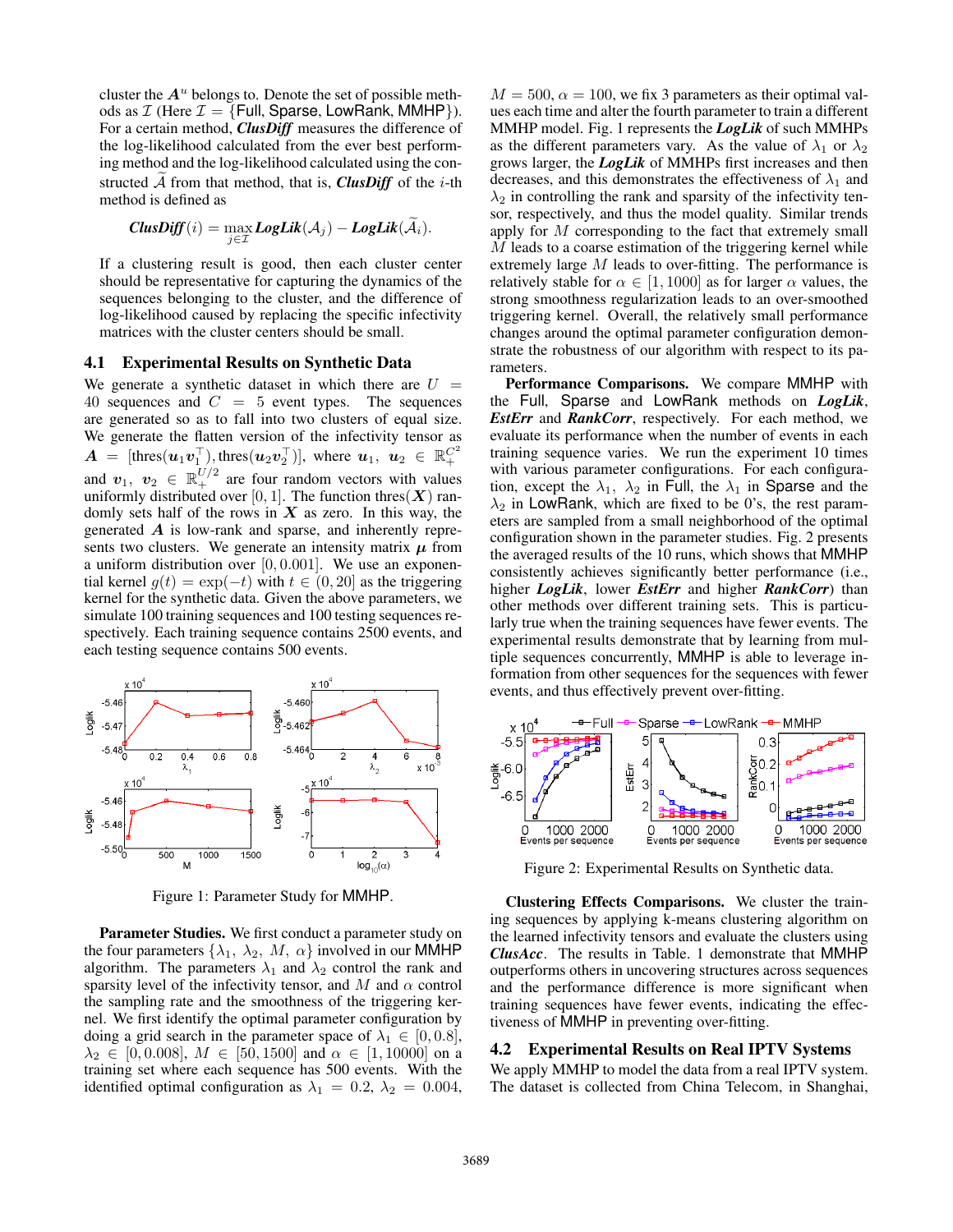Table 1: Clustering on Synthetic Data (*ClusAcc*(×100%)).

| #Events per sequences | Full | Sparse | LowRank | MMHP |
|-----------------------|------|--------|---------|------|
| 50                    | 0.67 | 0.81   | 0.80    | 0.88 |
| 75                    | 0.86 | 0.92   | 0.90    | 0.94 |
| 100                   | 0.97 | በ 97   | 0.98    | 0.99 |

Bold numbers correspond to the best performance.

China [Luo *et al.*, 2014], which consists logs of TV program watching events from multiple users, time stamps for the beginning and endings of each watching session, and the names and the categories (labeled manually) of the TV programs. The dataset contains 2967 users (i.e.,  $U = 2967$ ) and 9,000 TV programs belonging to 25 categories (i.e.,  $C = 25$ ) that these users ever watched during 11 months in 2012.

Modeling Watching Behaviors. We model the watching behaviors of users using MMHP. Specifically, for each user  $u$ , the event sequence corresponding to her watching behaviors is  $S_u = \{(t_i^u, c_i^u)\}_{i=1}^{n_u}$ , where the event  $(t_i^u, c_i^u)$  represents that the user u watches a program of  $c_i^u$ -th class at time  $t_i^u$ . Given the sequences of all the users during a period, we learn models using MMHP, Full, Sparse and LowRank, respectively. For all the methods, we set the length of the triggering kernel as 11520 minutes (8 days) and the sampling interval  $\Delta t$  as 20 minutes( $M = 576$ ). Such a configuration ensures that 1) for daily and weekly TV programs, the triggering kernel will capture their periodic influence on its own, and 2) for most TV programs, which are 20-40 minutes in length, the triggering kernel has a good resolution to capture the influence from a previous watching event.

For all the methods, we learn the models from the first N months and test them on the data from the  $(N + 1)$ -th month. Running the experiments in the same way as for the synthetic data in Section. 4.1, we obtain the averaged **LogLik** with respect to  $N = 2, ..., 10$  shown in Fig. 3(a). Similar to the results on the synthetic data, MMHP produces better *LogLik* than other methods. Additionally, we visualize the triggering kernel learned by MMHP in Fig. 3(b), which clearly shows that the triggering kernel captures the temporal influence decay of a program on its following programs, which corresponds to the expected nature of user watching behaviors well. There are 8 spikes in the kernel with 1 spike per day periodically, which corresponds to the self-triggering pattern of daily programs. The first spike is the highest and corresponds to the influence of previous watching events on that day. It indicates that the mutual-triggering patterns among various program categories mainly exist in the watching behaviors happening in the same day. With time elapsing, the intensity of the spikes is reduced gradually, which corresponds to the decay of influences over time. However, the spike of the 7th day is a little higher than those of its adjacent days, indicating the existence of the self-triggering pattern of weekly programs.

Learning User Clusters. We evaluate the performance of various methods on clustering users using *ClusDiff*. We cluster the users into 5 clusters by considering the infectivity matrix  $\{A^u\}_{u=1}^U$  as the feature of a certain user and applying k-means. Table. 2 shows that compared with the other



Figure 3: Experimental Results on an IPTV system.

methods, MMHP not only achieves the best learning result  $(\text{maxLogLik}(\mathcal{A}))$  given the data from 11 months, but also obtains the smallest *ClusDiff*. It means that the clustering results based on the proposed MMHP learning method are reasonable, where the clustering centers are representative for most of users' watching behaviors.

Table 2: Clustering Performance on IPTV Data  $(\times 10^7)$ .

| Metric                   | Full  | Sparse  | LowRank | <b>MMHP</b> |
|--------------------------|-------|---------|---------|-------------|
| $maxLogLik(\mathcal{A})$ |       |         |         | $-1.02$     |
| $LogLik(\mathcal{A})$    | -1.78 | $-1.18$ | $-1.41$ | $-1.09$     |
| <b>ClusDiff</b>          | 0.76  | 0.16    | 0.39    | 0.07        |

Bold numbers correspond to the best performance.

# 5 Conclusion

In this paper, we propose a multi-task multi-dimensional Hawkes process model and the corresponding learning algorithm. By considering the sparse and low-rank structure of the infectivity tensor, the proposed model captures the triggering patterns within sequences and the clustering structure across sequences jointly. The proposed learning method has superior performance compared to the other methods on both synthetic data and real-world data. In the future, we plan to propose practical applications based on the model, e.g., personalization of IPTV service.

Acknowledgement. This work is supported in part by NIH R01 GM108341,NSFC-61221001 and NSFC-61420106008.

#### Appendix

Feasibility of Surrogate Function. The surrogate function  $\mathcal{Q}(\Theta | \Theta^{(k)})$  in Eq. (7) is induced as follows. Based on Jensen's inequality, we have

$$
\log\left(\mu_{c_i^u}^u + \sum_{j:t_j^u < t_i^u} a_{c_i^u c_j^u}^u g(t_i^u - t_j^u) \right) \geq p_{ii}^u \log \frac{\mu_{c_i^u}^u}{p_{ii}^u} + \sum_{j=1}^{i-1} p_{ij}^u \log \frac{a_{c_i^u c_j^u}^u g(t_i^u + t_j^u)}{p_{ij}^u},
$$

The equality holds if and only if  $\mu = \mu^{(k)}$  and  $A = A^{(k)}$ . Similarly, we also have

 $\partial$ 

.

$$
a_{cc_i^u}^u g(t) \le (a_{cc_i^u}^u)^2 \frac{g^{(k)}(t)}{2a_{cc_i^u}^{u(k)}} + (g(t))^2 \frac{a_{cc_i^u}^{u(k)}}{2g^{(k)}(t)}
$$